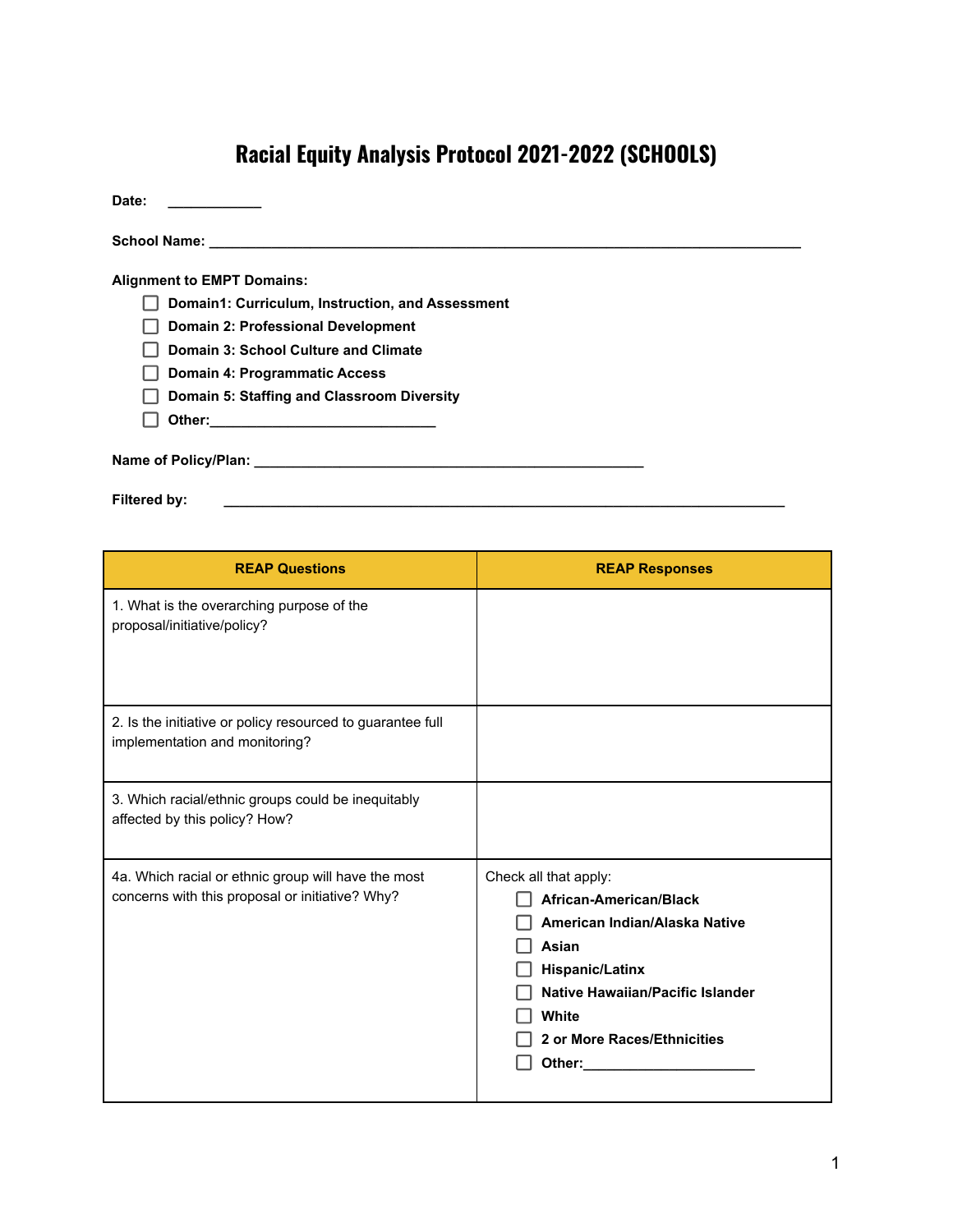| 4b. Follow up to 4a: Why might these racial or ethnic<br>groups have the most concerns with this<br>policy/practice/initiative?                                                                            |                                                     |
|------------------------------------------------------------------------------------------------------------------------------------------------------------------------------------------------------------|-----------------------------------------------------|
| 5. What unintended consequences could result from the<br>policy (racial inequities or otherwise)?                                                                                                          |                                                     |
| 6. Have stakeholders, particularly those most impacted<br>by this decision, been meaningfully informed or involved<br>in the discussion of the proposal? How did the process<br>go? What was the feedback? |                                                     |
| 7. What root causes may be producing and perpetuating<br>racial inequities associated with this issue? Does this<br>policy/practice/initiative deepen these inequities or<br>improve them?                 |                                                     |
| 8. Who (e.g., individual, department, team) is the main<br>driver for improving racial equity for this particular<br>proposal/initiative?                                                                  |                                                     |
|                                                                                                                                                                                                            |                                                     |
| <b>Next Steps</b>                                                                                                                                                                                          | <b>Responses</b>                                    |
| 9. After filtering the program, policy, or practice through<br>the REAP, should Jefferson County Public Schools move<br>forward with the program, policy, or practice? *                                   | Yes, no changes needed<br>Yes, with revisions<br>No |
| If yes with conditions, what changes need to be made in<br>order to move forward?*                                                                                                                         |                                                     |
| Now that it is filtered, when does this program, policy, and<br>practice come into effect?                                                                                                                 |                                                     |
| <b>OPTIONAL</b>                                                                                                                                                                                            |                                                     |
| <b>Impact and Feedback</b>                                                                                                                                                                                 | <b>Responses</b>                                    |
| Is this policy/practice impacting any of the following outcomes? Choose the ONE best metric that applies,<br>if any. (optional)                                                                            |                                                     |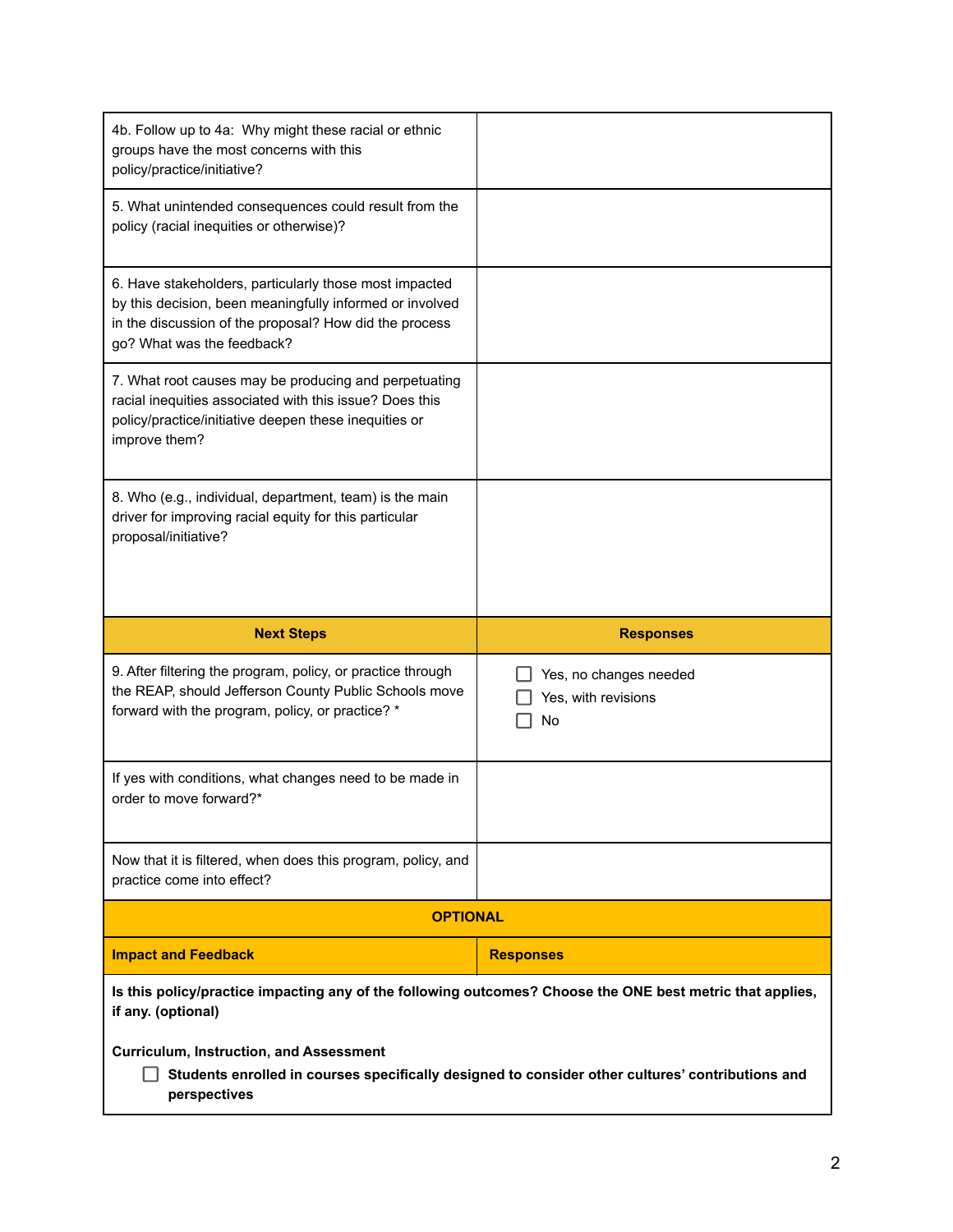| Number of courses offered that consider cultural contribution and perspectives                                       |                 |  |
|----------------------------------------------------------------------------------------------------------------------|-----------------|--|
| Students of color who are transition ready                                                                           |                 |  |
| Students of color who are proficient or distinguished on KPREP in Reading & Math                                     |                 |  |
| <b>Culture and Climate</b><br>Number of staff participating in culturally responsive/equity professional development |                 |  |
| Suspensions for students of color                                                                                    |                 |  |
| <b>Restraints for students of color</b>                                                                              |                 |  |
| Sense of belonging for students of color                                                                             |                 |  |
| Students of color who are chronically absent                                                                         |                 |  |
| Trust/Relationship with the families of students of color                                                            |                 |  |
| <b>Staff and Classroom Diversity</b>                                                                                 |                 |  |
| <b>Contracts with Minority/Women-owned businesses</b>                                                                |                 |  |
| Number/percent teachers of color                                                                                     |                 |  |
| Number/percent administrators of color                                                                               |                 |  |
| Retention of teachers of color                                                                                       |                 |  |
|                                                                                                                      |                 |  |
| <b>Programmatic Access</b>                                                                                           |                 |  |
| Students of color identified as Gifted & Talented                                                                    |                 |  |
| $\Box$ Students of color applying to magnet program(s)                                                               |                 |  |
| Students of color enrolled in magnet program(s)                                                                      |                 |  |
| Students of color who completed higher level courses (AP, IB, Cambridge, dual credit)                                |                 |  |
| Students of color with qualifying score/grade (AP, IB, Cambridge, dual credit)                                       |                 |  |
| Students of color participating in career pathways                                                                   |                 |  |
| Students of color participating in summer/extended learning programs                                                 |                 |  |
| Number of college applications for students of color                                                                 |                 |  |
| <b>Central Office Commitment</b>                                                                                     |                 |  |
| Increase in funding to support students of color                                                                     |                 |  |
|                                                                                                                      |                 |  |
| To what degree will this policy or practice impact the                                                               | Little          |  |
| metric identified above? (optional)                                                                                  | Moderately      |  |
|                                                                                                                      | High            |  |
|                                                                                                                      |                 |  |
| To what degree is the REAP tool helpful for                                                                          | = Not Helpful   |  |
| improving racial equity in your school, on a scale                                                                   | 2               |  |
| from 1 to 5 (1 = not helpful to 5= very helpful)?                                                                    |                 |  |
|                                                                                                                      |                 |  |
|                                                                                                                      | 5= Very Helpful |  |
|                                                                                                                      |                 |  |
| Please provide any feedback on the REAP tool.                                                                        |                 |  |